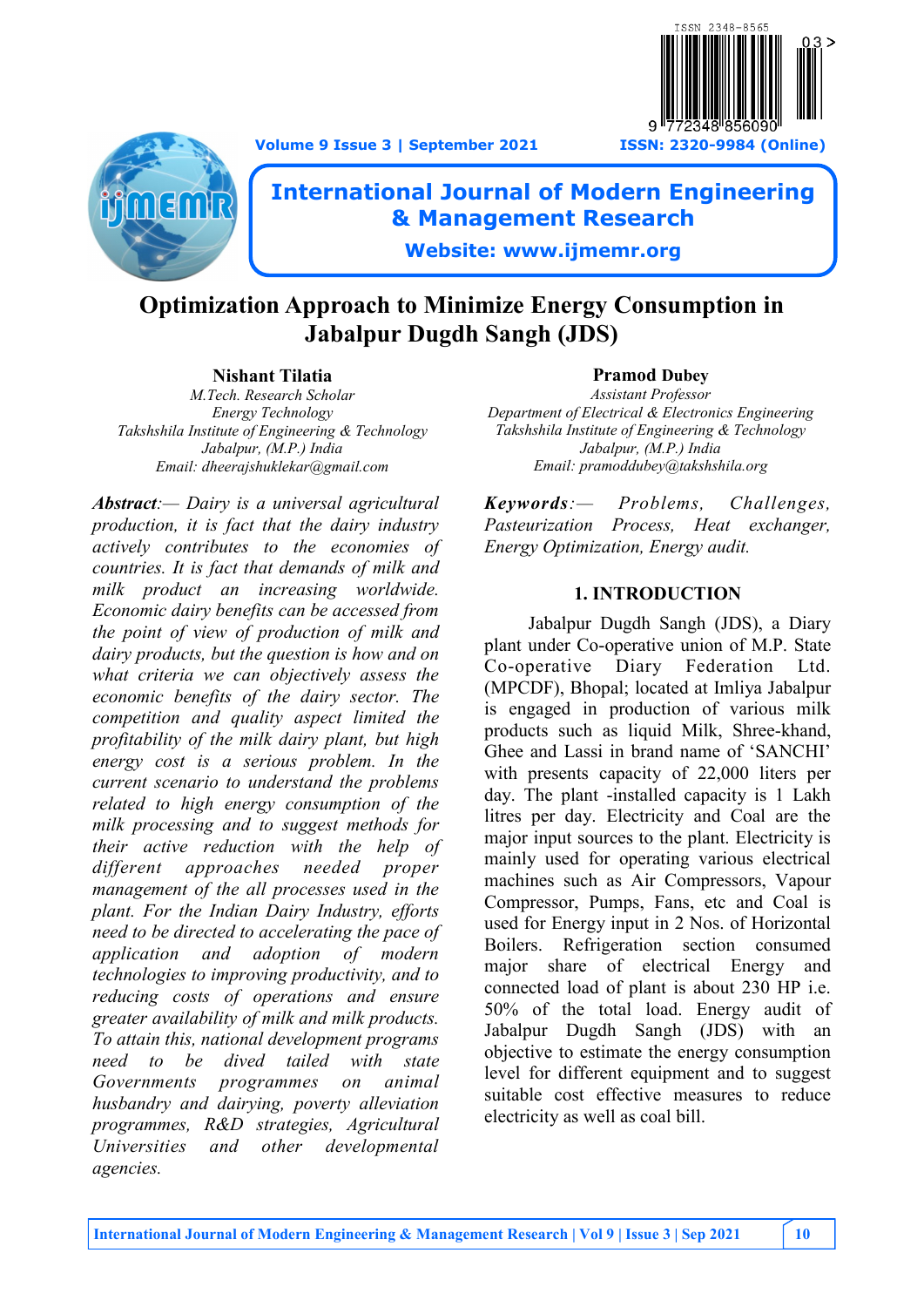# **2. ABOUT JABALPUR DUGDH SANGH**

- Located at village Imliya, Jabalpur. Engaged in production of Milk, Ghee, Shreekhand & Lassi of "SANCHI" brand.
- Major processes involved in production are Chilling, Pasteurization, Homogenizing, Ghee making and storage.
- The plant operates in single and two shift basis depending on the demand.
- Presently average milk processed per day is about 22,000 litre.
- The present contracted Maximum demand with MPSEB is 200 KVA, whereas the actual maximum demand is about 183 KVA.
- The connected Electrical load of plant is 760 HP.
- Average Power factor is maintained between 0.92 to 0.95.
- The average electricity bill is Rs.40 Lakhs per annum whereas fuel bill is 15 Lakhs amounting to total bill of Rs.55 Lakhs per annum.
- Thrust areas of Energy & Coal consumption are refrigeration system, Boilers, Air compressor.

# **OBJECTIVES**

- The major objectives of conducting Energy Audit at Jabalpur Dugdh Sangh (JDS) are
- Reduce electricity bill of the company up to 5 to 8%.
- Reduce Coal bill up to 10%.
- Reduce Specific Energy consumption.
- Adopt modern practices/technologies for improving energy efficiency.
- Increase the profitability of the company.

## **3. METHODOLOGY**

Methodology There is no tailor made proposed methodology, as the energy audit role changes with the organization type [10]. The aim of .representing the methodology for milk dairy plant is to control the wastage and losses of the complete manufacturing cycle. The first step of methodology is the identification of main work center or functions of the dairy plant. The different types of energy used and equipment are listed for detail energy audit. The energy audit is conducted on selected function"s selected equipment only [10]. The data of energy consumption and energy related data are collected [3]. An audit team consisting of qualified and experienced electrical and mechanical engineers. However, it may be mentioned that each team was accompanied by an expert. The energy audit identifies the dairy plant areas where wastage of any type of energy found. To developed improved model of manufacturing system the audit approach determined the critical areas and energy wastage and the advanced manufacturing techniques improved them [3].

# *A. Preliminary Energy Survey*

- (i) Searching for energy savings possibilities by visual inspection.
- (ii) Identifying leakage in compressed air line and Visual inspection of the insulation provided.
- (iii) Understanding the process of different sections of the plant.
- (iv) Inspecting illumination level of working areas.
- (v) Identify status of energy meters installed at the individual sections and main substation.

# *B. Data Collection*

(i) Month wise energy consumption & Maximum Demand data was collected from MPSEB energy bill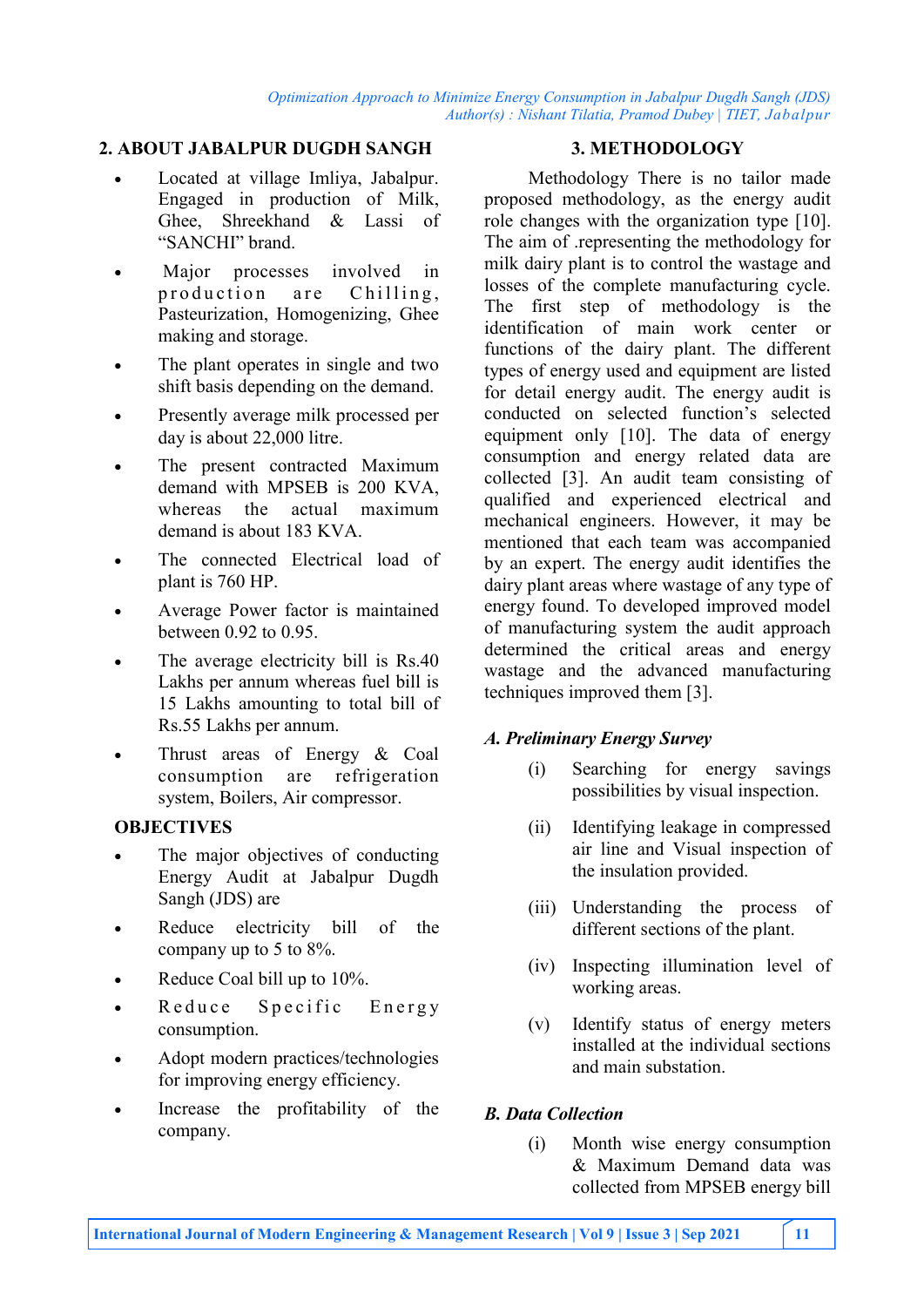for last 3 years (2012-13), (2013- 14), and (2014-15) up to March 2015 to review the energy consumption level of JDS.

- (ii) Data was also collected from individual sections /substation to understand the present process & energy scenario at the workshop.
- (iii) Designed data are also collected for individual equipment & process.

# *C. Measurement of Operating Parameters*

Measurements were taken for individual motors of pumps, homogenizers, Compressors with the instruments available with me & available instruments at JDS to measure various electrical parameters such as V, I, KW, KVA, power factor. Temperature measurements were done at boiler, Pasteurizer, condenser, ice bank tank to check the actual operating parameter in the present working conditions. Following instruments were used for measurements during field"s studies of energy Audit:-

# *Opt fuel – fuel gas analyzer*

Temperature and  $CO\%$ ,  $O_2$  of Flue Gas of Boilers.

# *Digital temperature indicator*

For measuring the temperature of the boilers, pasteurizer, chillers, condenser, air, & vapour Compressor

#### *Digital anemometer*

For measuring speed of air flow in fan.

#### *ph & TDS meter*

For analysis of feed water and blow down water for coal fired boilers

#### *Hygrometer*

For measuring relative humidity and temperature during study of refrigeration system.

#### *Load manager – KRYKARD ALM-3*

For complete electrical Energy management (V, I, kW, kVA, kVAR, P.F., etc.) during the study of transformer , electrical motors, distribution system.

## *Clamp on multimetre*

For measurement of V, I, kW, KVA, P.F. etc.

### *LUX meter*

For measuring the illumination level.

## *Digital tachometer*

For measuring speed of shafts, motors.

#### *D. Data Analysis*

- (i) Data analysis done after the field visit includes:
- (ii) Findings the energy saving options.
- (iii) Analysis & review of past energy consumption data recorded from MPEB bills.
- (iv) Analysis of the measured data taken on line from individual equipment like pumps, boilers, Vapor compressor, Air compressor etc.
- (v) Quantification of energy efficiency & associated losses in the equipment.
- (vi) Techno-Economic benefits calculations for the cost effective recommendations.
- (vii) Analysis of the Coal samples.
- (viii) Proximate & Ultimate analysis and determination of GCV.
- (ix) Analysis of Coal sizing and firing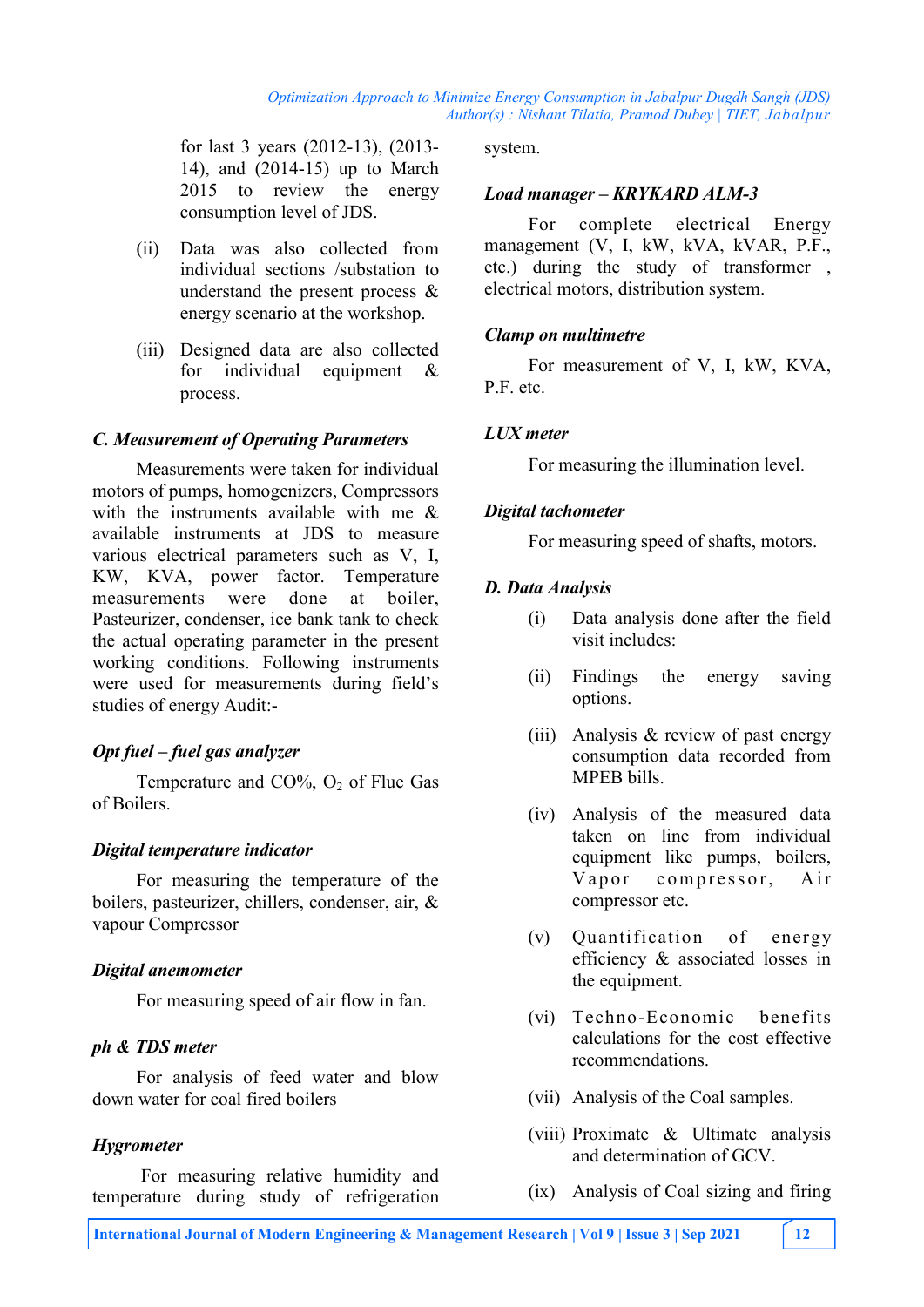*Optimization Approach to Minimize Energy Consumption in Jabalpur Dugdh Sangh (JDS) Author(s) : Nishant Tilatia, Pramod Dubey | TIET, Jabalpur*

methods for effective combustion.

 $(x)$  Analysis to provide recommendation to reduce coal wastages at various stages i.e. Coal storage, handling & firing.

#### *Past energy consumption pattern*

Electrical energy which is the major Energy input in dairy unit is purchased from MPSEB at an average tariff rate of Rs. 7.40 / Unit including demand charge. The past Energy bills from 2011-12 to 2013-14 were studied and analyzed critically. The month wise energy consumption pattern (kWh), Power factor, Maximum demand, Demand charge etc are presented below. The graphical presentation of month wise Energy consumption as well as MD & PF variation is also given on Figure No.



*Figure 1: Monthly KWh Consumption at J.D.S.*



*Figure 2: Monthly Maximum Demand for Plant*







*Figure 4: Monthly Electricity bill*

## **4. SPECIFICENERGYCONSUMPTION**

Specific energy consumption is defined as Energy consumed for handling one kilolitre of milk. The average energy consumption and milk handled are presented below for last three years to estimate specific energy consumption. Both month wise and yearly specific energy consumption is estimated as below:



*Figure 5: Monthly Coal Consumption in Plant*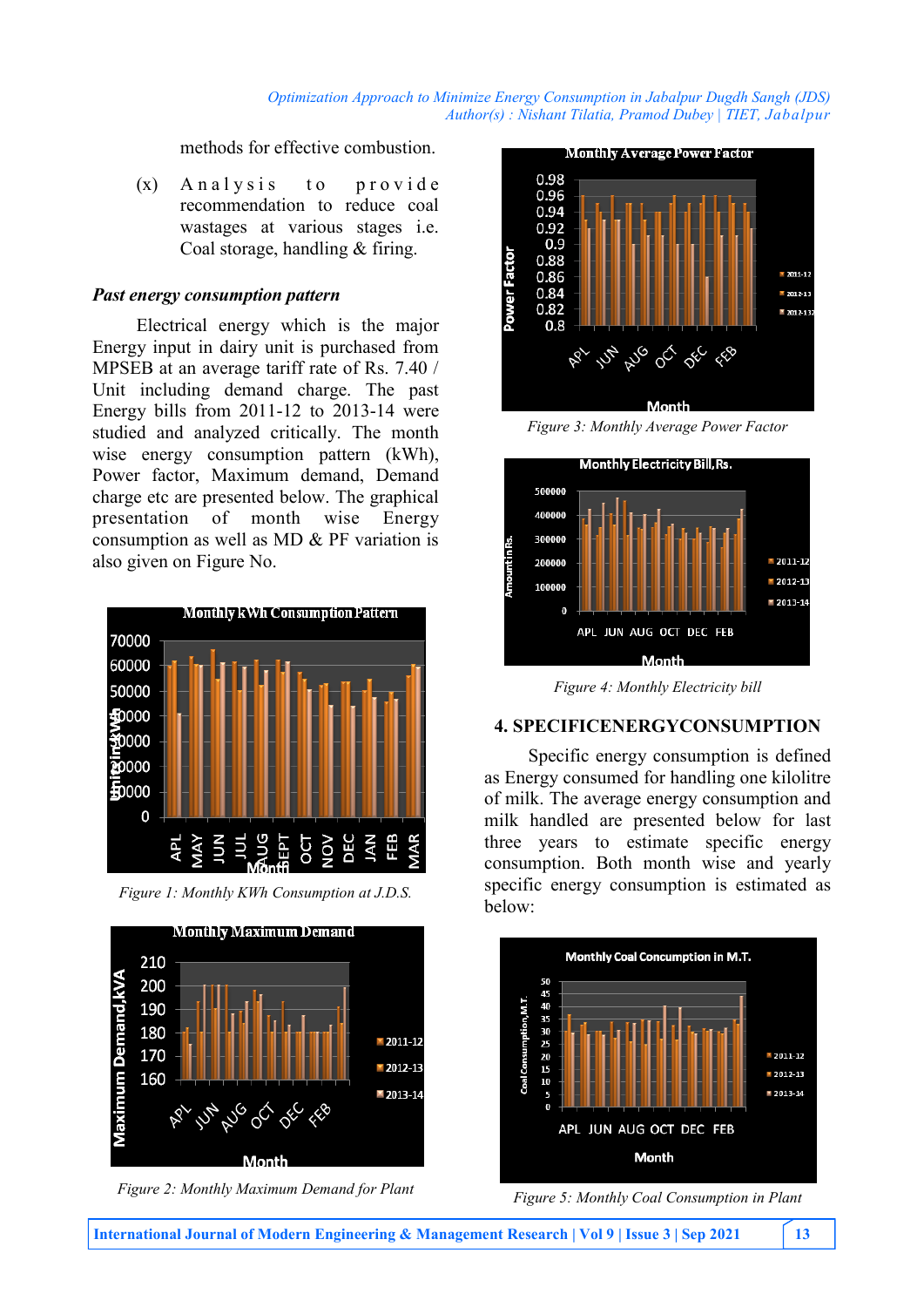*Optimization Approach to Minimize Energy Consumption in Jabalpur Dugdh Sangh (JDS) Author(s) : Nishant Tilatia, Pramod Dubey | TIET, Jabalpur*



*Figure 6: Variation of S.E.C. in Plant*

#### *Coal Consumption Pattern*

Coal is the major input source of thermal energy in the plant and is used as input energy source in horizontal boilers. The month-wise coal consumption pattern is reviewed for the last three years and is presented in Figure (A), (B), (C).



*Figure 7: Monthly Milk Processed in Plant*



*Figure 8: Daily Milk Processed in Plant*



*Figure 9: Specific Fuel Consumption of Plant*



*Figure 10: Daily coal consumption in plant*

#### *Analysis and Recommendation*

Improve Present Power Factor from 0.95 to 0.99

#### *Analysis*

Power Factor of Jabalpur Milk Scheme is recorded 0.95 and can be improved to 0.99 by connecting additional capacitor to reduce demand charge and to get Power Factor rebate.

The saving estimated in Demand Charge does not contribute financial benefit to JDS, as maintain billing demand is 190 KVA . Even though the C.D. is increased to 250 kVA, the saving in demand charge will not reflected in bill.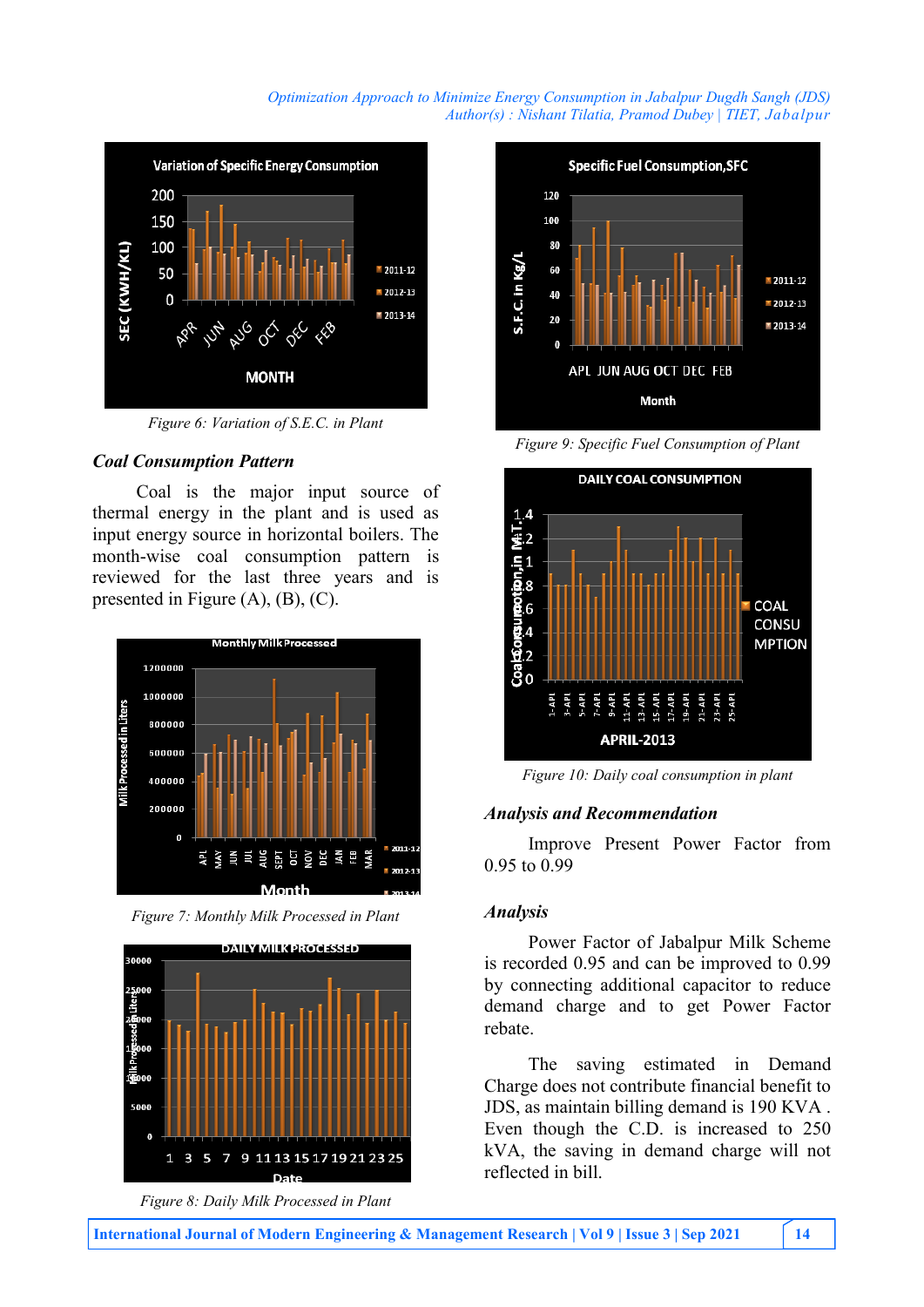## *Saving In Power Factor Rebate*

The P.F. rebate of  $1\%$  on energy  $\&$ demand charge is given by MPEB for every 1% improvement of P.F. above at flat rate.

# *Increase Contract Demand from 200kVA to 250 kVA*

# *Analysis*

Install 15HP & 10HP Compressor Near Milk & Ghee Pouching Machine By Replacing Existing 40HP/30 KW Air Compressor.

# *Alternative Options of energy savings on existing compressor*

Energy savings By Improving Performance (FAD) from 50% to 80%

Energy Savings By Arresting Leakage from 36.4 to 10%

5. Operate the under -loaded Electrical motors at permanent star mode.

# *Analysis*

# **Table 1: Motors operating at under condition (<50% loading) with the power consumption & Efficiency**

| Motor<br>Location                      | Rated<br>kW | Actual<br>load<br>(KW) | ¥,<br>Loading | <b>Efficiency</b><br>(Delta) | <b>Efficiency</b><br>(Star) | Power<br>consump.<br>(Star) | Saving /hr<br>(kW/hr) | Operating<br>hr | Saving<br>(kWh)<br>Day |
|----------------------------------------|-------------|------------------------|---------------|------------------------------|-----------------------------|-----------------------------|-----------------------|-----------------|------------------------|
| Chilled<br>water<br>pump <sub>-4</sub> | 5.5         | 1.66                   | 30.18         | 0.65                         | 0.76                        | 1.41                        | 0.25                  | 9               | 2.25                   |
| <b>Ghee</b><br>boiler<br>agitator      | 2.2         | 0.49                   | 22.27         | 0.63                         | 0.76                        | 0.40                        | 0.09                  | 6               | 0.54                   |

6. Reduce Excess Air level of 3T boiler presently operating from 96% to 60%

7. Install HSD/LDO fired high temperature Hot water Generator for pasteurizer, cleaning & Ghee boiler (With & Without Solar water heating system)

# *Analysis*

Without Solar water heating system

Investment Required

Total investment required for high temp. hot water generator = Rs.6 lakh

Payback period  $= 16$  months

Install 1 Lakh kCal HWG with Solar water heating system(1 Lakh litre capacity)

Installing a solar water heating system as a backup system, for reducing fuel cost in Hot water generator is also a possible solution.

# *Analysis:*

Fuel saving: Cost of fuel saving by boiler replacement  $+$  Cost of fuel saved using solar water heating system as back up.

Modifications/ Repair of existing solar collectors.

If, existing collectors are repaired and operated and 120 no. of collectors are recovered for installation, then cost of repair & installation =  $Rs.10.0$  lak (say)

Total investment including HWG= Rs.16 lakh

Then, Payback period = 1 year  $& 2$ months

8. Reduce condenser temperature by operating Vapor compressor during Night period for Ice formation in Ice Bank tank

9. Operate 100HP 3 cylinder Vapor compressor by replacing with 2 cylinder for reducing capacity to match the actual load requirement.

#### OR

Convert 15HP booster compressor to main compressor by replacing existing 15HP motor with 30 HP motor to match actual load requirement